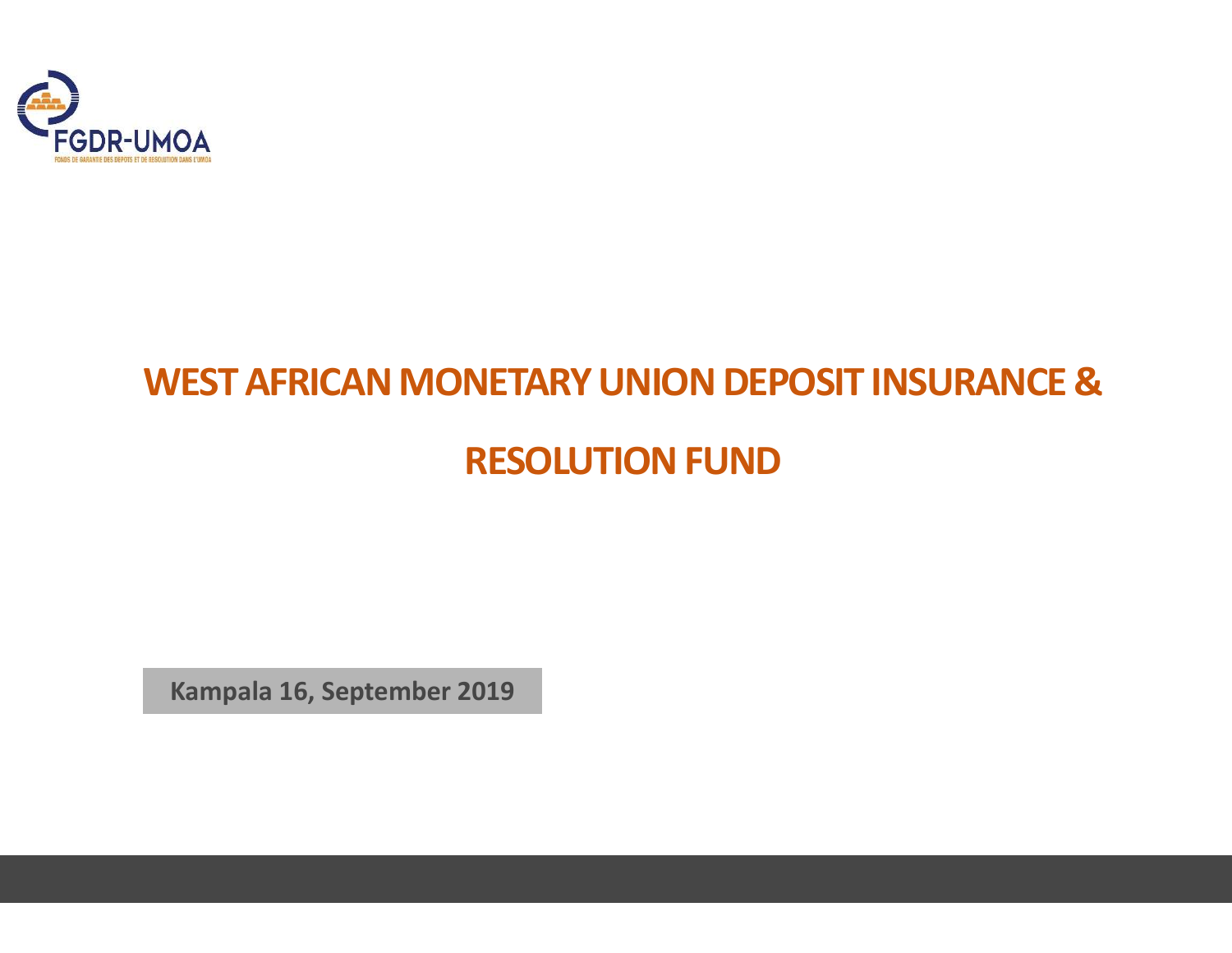

## **OUTLINE**





8 Challenges and how you are addressing them?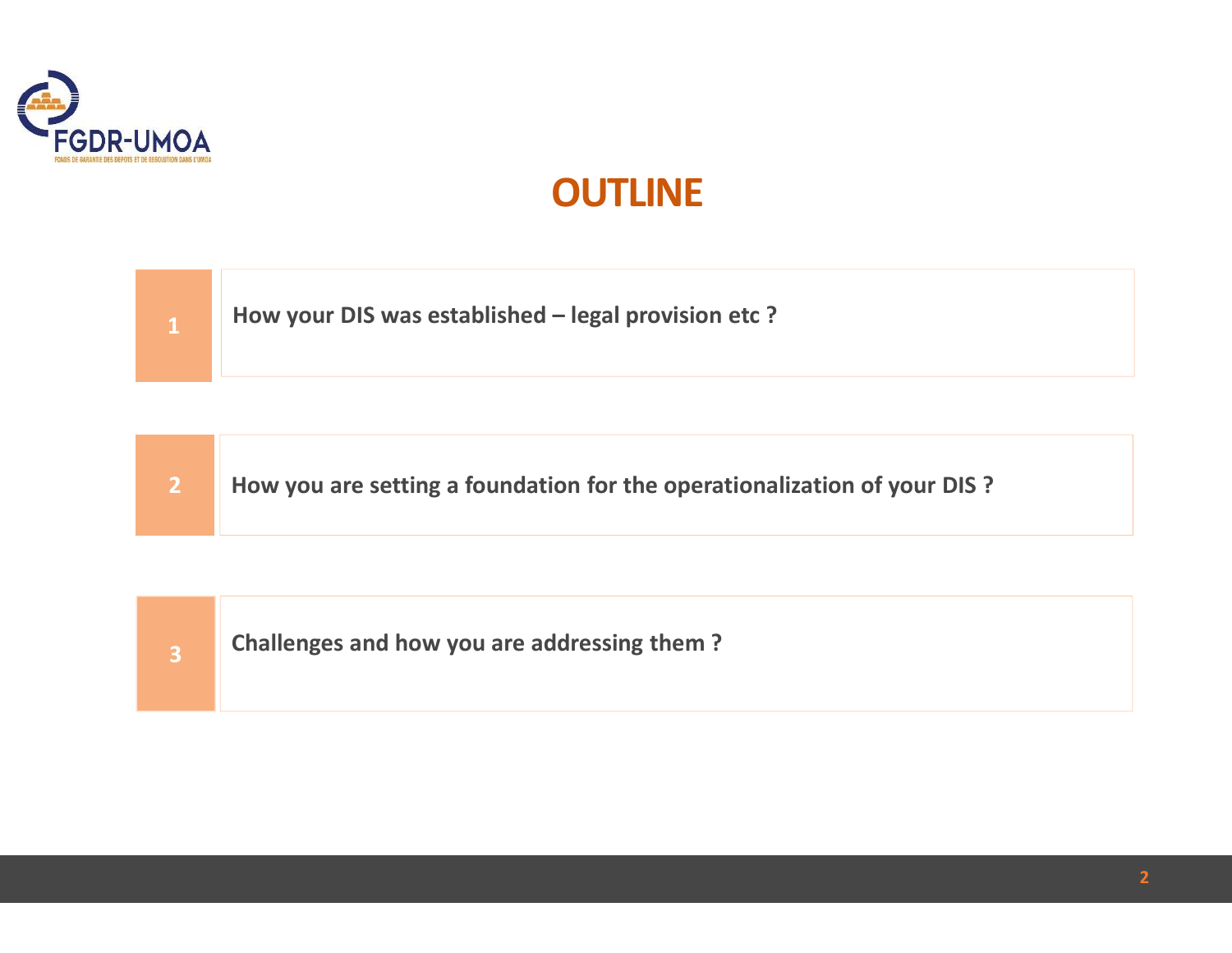

# FGDR-UMOA<br>1 How your DIS was established – legal provision etc ?

- 
- FEDR-UMOA<br>
1 **How your DIS was established leg<br>
1 WAMU Banking Law;<br>
2 WAMU Finance Ministers Decision N°02/2015/CM/U** FGDR-UMOA<br>
1 **How your DIS was established – legal provision etc ?**<br>
• WAMU Banking Law;<br>
• WAMU Finance Ministers Decision N°02/2015/CM/UMOA;<br>
• WAMU Central Bank Governor Decision N°088-03-2014;
- 
- FUR-UMUA<br>
1 **How your DIS was established legal provision etc ?**<br>
 WAMU Finance Ministers Decision N°02/2015/CM/UMOA;<br>
 WAMU Central Bank Governor Decision N°088-03-2014;<br>
 WAMU Finance Ministers Council Upgrade the m WAMU Banking Law;<br>
WAMU Finance Ministers Decision N°02/2015/CM/UMOA;<br>
WAMU Central Bank Governor Decision N°088-03-2014;<br>
WAMU Finance Ministers Council Upgrade the mandate to Pay Box Plus.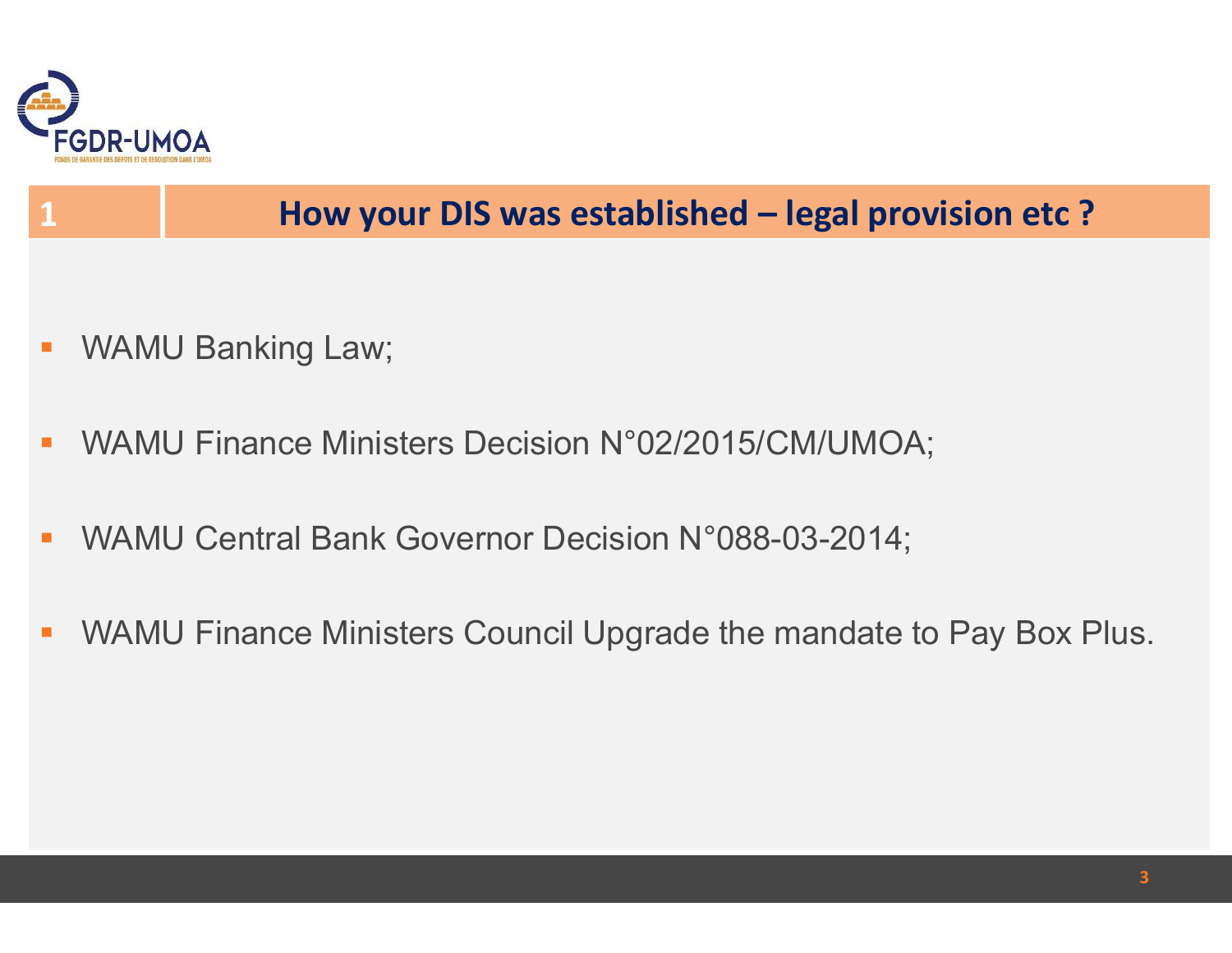

### How you are setting a foundation for the operationalization of your DIS ?

- 
- REP<br> **Recruitment of the staff;**<br> **Recruitment of the staff;**<br>
Recruitment of the staff;<br>
Recruitment of the staff;<br>
Recruitment of the staff;<br>
Recruitment of the staff;<br>
Procedures (financia procedures); Starting Ware Setting a manuals of the operationalization of your DIS?<br>
• Recruitment of the staff;<br>
• Starting writing a manuals procedures (financial and administration procedures);<br>
• Circular related to the membership procedures); FGDR-UMOA<br> **How you are setting a foundation for the operationalization of your DIS ?**<br>
• Recruitment of the staff;<br>
• Starting writing a manuals procedures (financial and administration<br>
procedures);<br>
• Circular related t FGDR-UMOA<br> **How you are setting a foundation for the operationalization of your Acid How you are setting a manuals procedures (financial and adm procedures);<br>
• Circular related to the membership (banks & microfinance inst** • FEDR-UMOA<br>
• Necruitment of the staff;<br>
• Starting writing a manuals procedures (financial and administration<br>
• Circular related to the membership (banks & microfinance institutions);<br>
• Circular related to the premium **How you are setting a foundation for the operationalization of your DIS?**<br>
• Recruitment of the staff;<br>
• Starting writing a manuals procedures (financial and administration procedures);<br>
• Circular related to the members
- 
- 
- 
- 
- 
- **Payment of the staff**<br> **Payment of the staff**<br> **Payment of the staff**<br> **Payment of the membership (banks & microfinance institutions);<br>
<b>Payment related to the premium collection;**<br> **Payment of the membership contracts wi** <ul>\n<li>Recruitment of the staff;</li>\n<li>Starting writing a manuals procedures (financial and administration procedures);</li>\n<li>Circular related to the membership (banks &amp; microfinance institutions);</li>\n<li>Circular related to the premium collection;</li>\n<li>Signature of the membership contracts with the banks and MF;</li>\n<li>Data collections on deposits through the Central Bank;</li>\n<li>Payment of premiums from members (banks &amp; microfinance institutions);</li>\n<li>IT system implementation with the Central Bank Technical Assistance (reports on deposits, set up of the reimbursement plateform);</li>\n<li>Negociation of a MOU with the supervisor.</li>\n</ul> Starting writing a manuals procedures (financial and administration procedures);<br>Circular related to the membership (banks & microfinance institutions);<br>Circular related to the premium collection;<br>Signature of the membersh Procedures);<br>
• Circular related to the membership (banks & microfinance institution<br>
• Circular related to the premium collection;<br>
• Signature of the membership contracts with the banks and MFI;<br>
• Data collections on de
-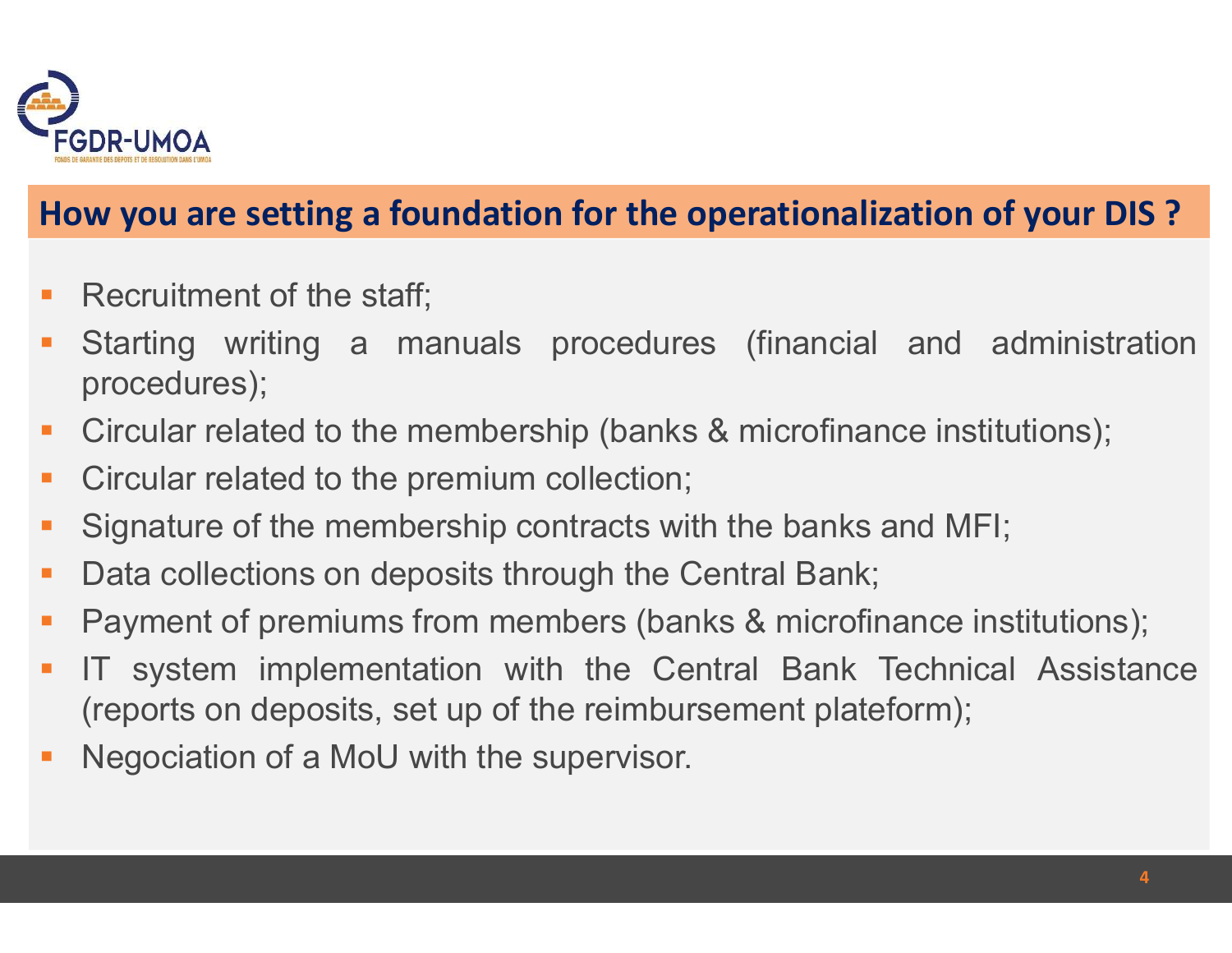

| <b>FGDR-UMOA</b>                                     |                                                                                                                                                                       |
|------------------------------------------------------|-----------------------------------------------------------------------------------------------------------------------------------------------------------------------|
| <b>Challenges and how you are addressing them?</b>   |                                                                                                                                                                       |
| <b>CHALLENGES</b>                                    | <b>HOW WE CAN ADDRESSING THEM</b>                                                                                                                                     |
| <b>IT SYSTEM</b><br>٠                                | ○ Central Bank Assistance                                                                                                                                             |
| <b>Investment Policy</b><br>٠                        | In progress with the Central Bank dedicated<br>$\circ$<br>service (Debt Market Office).                                                                               |
| <b>Financial Literacy &amp; Public Awarness</b><br>٠ | <b>Cooperation and experiences sharing with</b><br>$\circ$<br>other advanced jurisdictions (Malaisia;<br><b>Nigeria; Kenya etc.) &amp; Communication</b><br>Agencies. |
|                                                      | <b>Cooperation and experiences sharing with</b><br>$\circ$<br>other advanced jurisdictions, Regulatory                                                                |